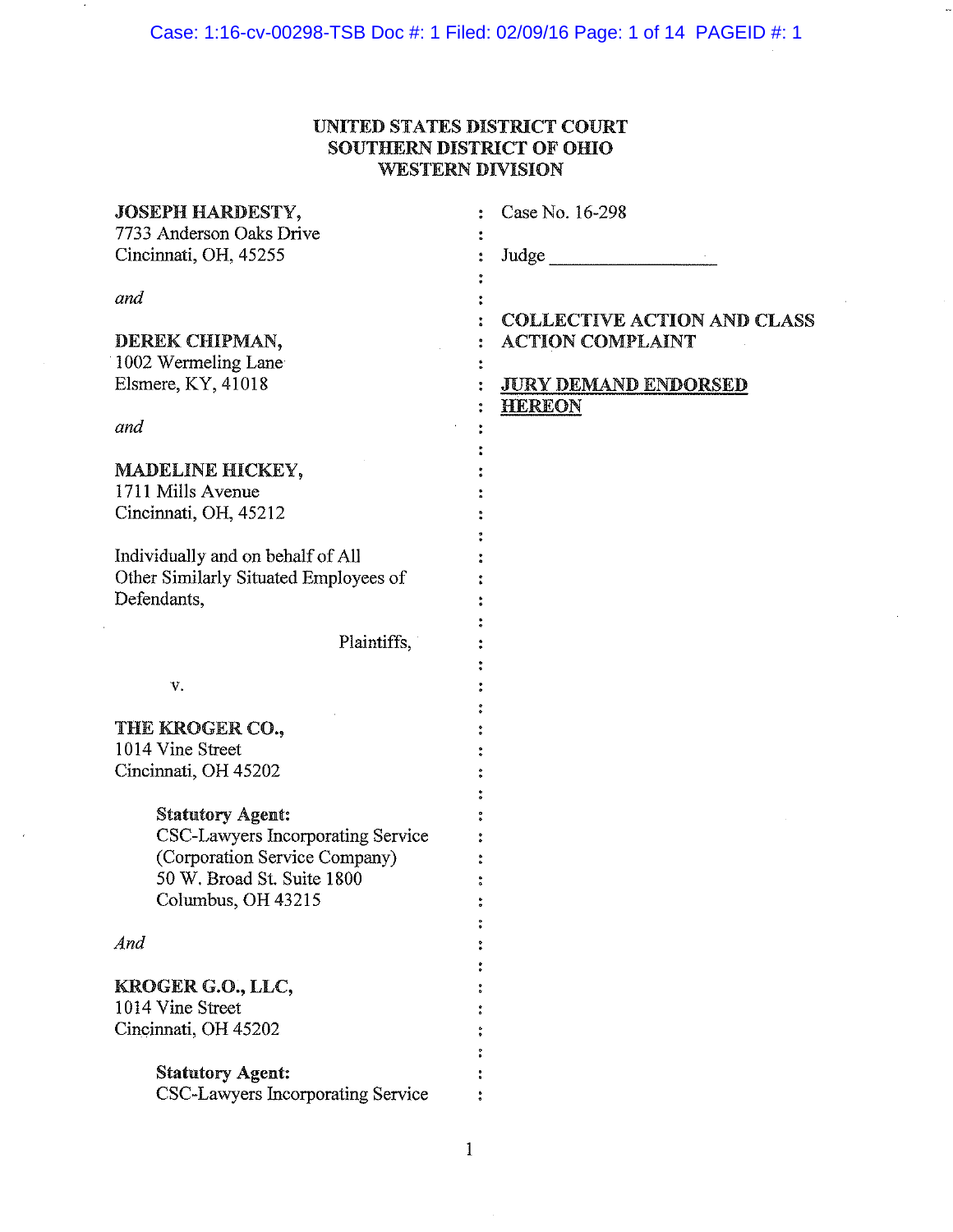(Corporation Service Company)  $\ddot{\cdot}$ 50 W. Broad St. Suite 1800  $\ddot{\cdot}$ Columbus, OH 43215  $\ddot{\cdot}$  $\bullet$ Defendants.

Now come Plaintiffs Joseph Hardesty, Madeline Hickey, and Derek Chipman ("Plaintiffs"), by and through counsel, and bring this action against Defendant Kroger G.O., LLC, and The Kroger Co., Inc. (hereinafter "Defendant" or "Kroger"), under the Fair Labor Standards Act, 29 U.S.C. §§ 201, et seq. ("FLSA"), and applicable Ohio state laws, to recover unpaid overtime compensation for themselves and on behalf of the class.

#### Ĩ. PRELIMINARY STATEMENT

Plaintiffs, on behalf of themselves and all other similarly-situated employees of Kroger. bring this FLSA action as a collective action, and, with respect to an Ohio class, bring a Rule 23 Class Action under Ohio law, against Kroger seeking appropriate monetary, and declaratory relief based on Defendant's willful failure to compensate employees for overtime work as required under the FLSA, 29 U.S.C. §§ 201, et seq., and the Ohio Minimum Fair Wage Standards Act ("OMFWSA"), O.R.C.  $\S\S$  4111.01, et seq. Plaintiffs sue as individuals, and as representatives under the collective action provisions of 29 U.S.C.  $\S 216(b)$ , and, with respect to Ohio employees, as individuals and representatives of a class action under O.R.C.  $\S$  4111.03, 4111.10 and 4113.15. In particular, Plaintiffs allege that Defendant misclassified Plaintiffs and the class they seek to represent as exempt employees, and have failed to pay the Plaintiffs and the class they seek to represent the additional hourly pay and overtime compensation to which they are entitled under both federal and state law.<sup>1</sup>

#### II. **JURISDICTION AND VENUE**

<sup>&</sup>lt;sup>1</sup> Plaintiffs' Consents to Participate in the Collective Action are attached as Exhibit A.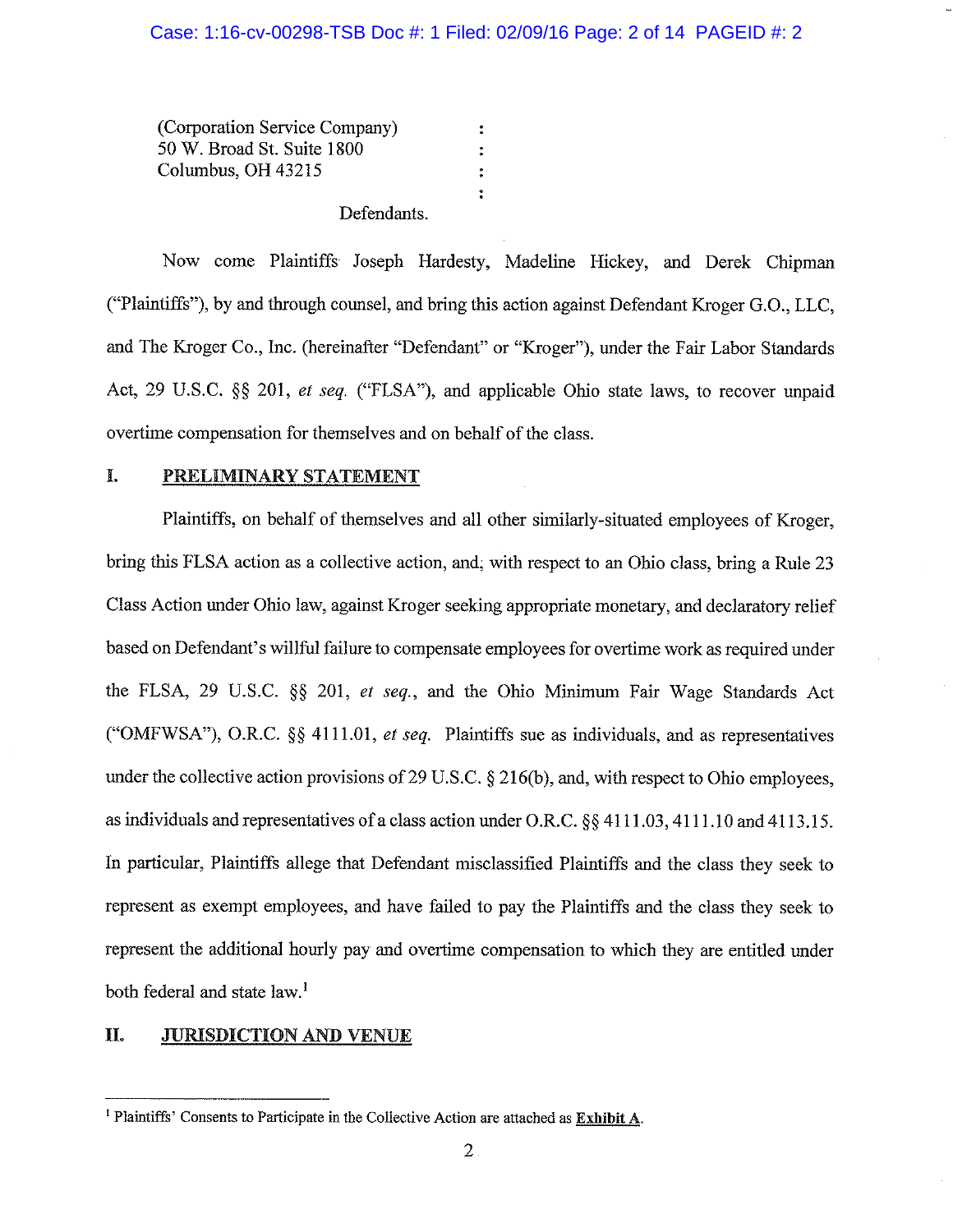### Case: 1:16-cv-00298-TSB Doc #: 1 Filed: 02/09/16 Page: 3 of 14 PAGEID #: 3

1. This action arises under the statutes of the United States for violation of the Fair Labor Standards Act ("FLSA"), 29 U.S.C. §§ 201, et seq.

 $\overline{2}$ . Under the provisions of 29 U.S.C.  $\S$  216(b), this Court has jurisdiction over this matter as an action brought by Plaintiffs as individuals, and as a collective action brought by Plaintiffs on behalf of all current and former similarly-situated employees of Kroger's Center of Recruiting Excellence ("CoRE Center") in Blue Ash, Ohio.

 $3.$ This Court has subject matter jurisdiction pursuant to 28 U.S.C.  $\S$  1331 because this action arises under a Federal Statute, 29 U.S.C.  $\S$  216(b).

4. This Court has jurisdiction over Plaintiffs' state claims pursuant to 28 U.S.C.  $\S$ 1367.

5. Defendant Kroger is subject to personal jurisdiction in the State of Ohio because it is incorporated in Ohio, its principal place of business is in Ohio, and it transacts business and employs a significant number of employees within the State of Ohio. O.R.C. § 2307.382.

6. Venue is proper in the Southern District of Ohio pursuant to 28 U.S.C. § 1391 because Kroger's principal place of business is within this District in the State of Ohio, Kroger conducts business within this District in the State of Ohio, all of the acts outlined within this Complaint occurred in this District in the State of Ohio, and all Plaintiffs were employed within this District in the State of Ohio.

#### III. **PARTIES**

 $7.$ Plaintiffs are filing this action as individuals and as named representatives in a collective action on behalf of themselves and all other similarly-situated current and former Kroger employees. Plaintiffs' written consent forms for bringing this action to collect unpaid wages, including unpaid overtime wages are attached as **Exhibit** A.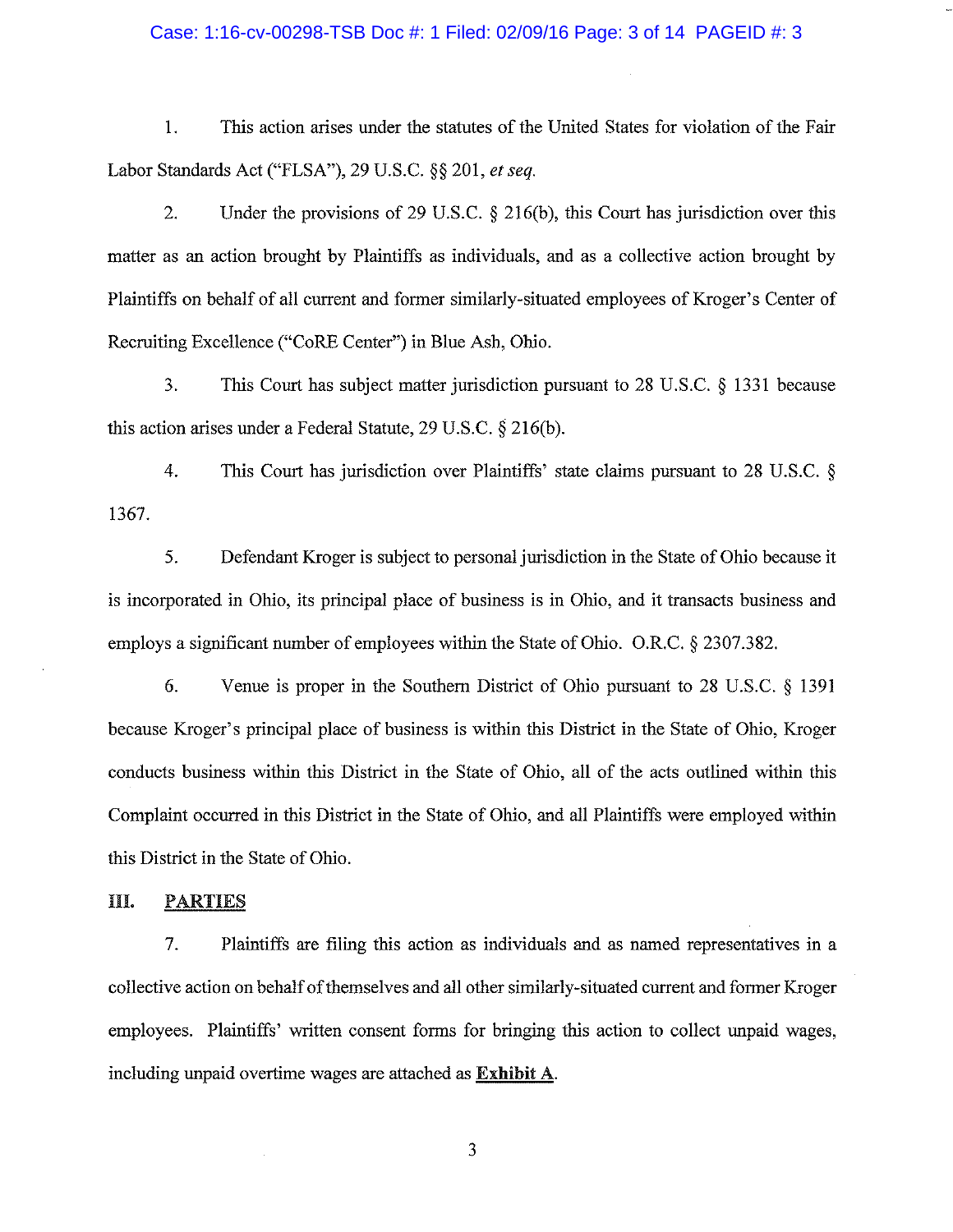#### Case: 1:16-cv-00298-TSB Doc #: 1 Filed: 02/09/16 Page: 4 of 14 PAGEID #: 4

8. Plaintiff Joseph Hardesty is an individual residing in Hamilton County, Ohio. He was employed by Kroger from on or about February 23, 2015, to on or about September 14, 2015. At all times relevant to this litigation, Plaintiff Joseph Hardesty was employed as a Recruiter at Kroger's CoRE Center, in Blue Ash, Ohio.

9. Plaintiff Madeline Hickey is an individual residing in Hamilton County, Ohio. She was employed by Kroger from on or about October 31, 2014, to on or about April 1, 2015. At all times relevant to this litigation, Plaintiff Madeline Hickey was employed as a Recruiter at Kroger's CoRE Center in Blue Ash, Ohio.

10. Plaintiff Derek Chipman is an individual who resided in Elsmere, Kentucky, while employed by Kroger, and currently resides in Elsmere, Kentucky, and attends post-graduate school in Brooklyn, New York. He was employed by Kroger from on or about February 23, 2015, to on or about August 6, 2015. At all times relevant to this litigation, Plaintiff Derek Chipman was employed as a Recruiter at Kroger's CoRE Center in Blue Ash, Ohio.

11. Upon information and belief, Defendant Kroger G.O., LLC is a limited liability company organized and existing under the laws of the State of Ohio, and is a wholly owned subsidiary of The Kroger Co.

12. Defendant The Kroger Co. is one of the world's largest grocery retailers, which owns numerous grocery and retail stores around the United States and in other countries. The principal offices of The Kroger Co. are located in Cincinnati, Hamilton County, Ohio.

Upon information and belief Defendant's The Kroger Company and Kroger G.O., 13. LLC are employers and enterprises engaged in interstate commerce.

#### IV. **CLASS ALLEGATIONS (FOR COUNTS II, III AND IV)**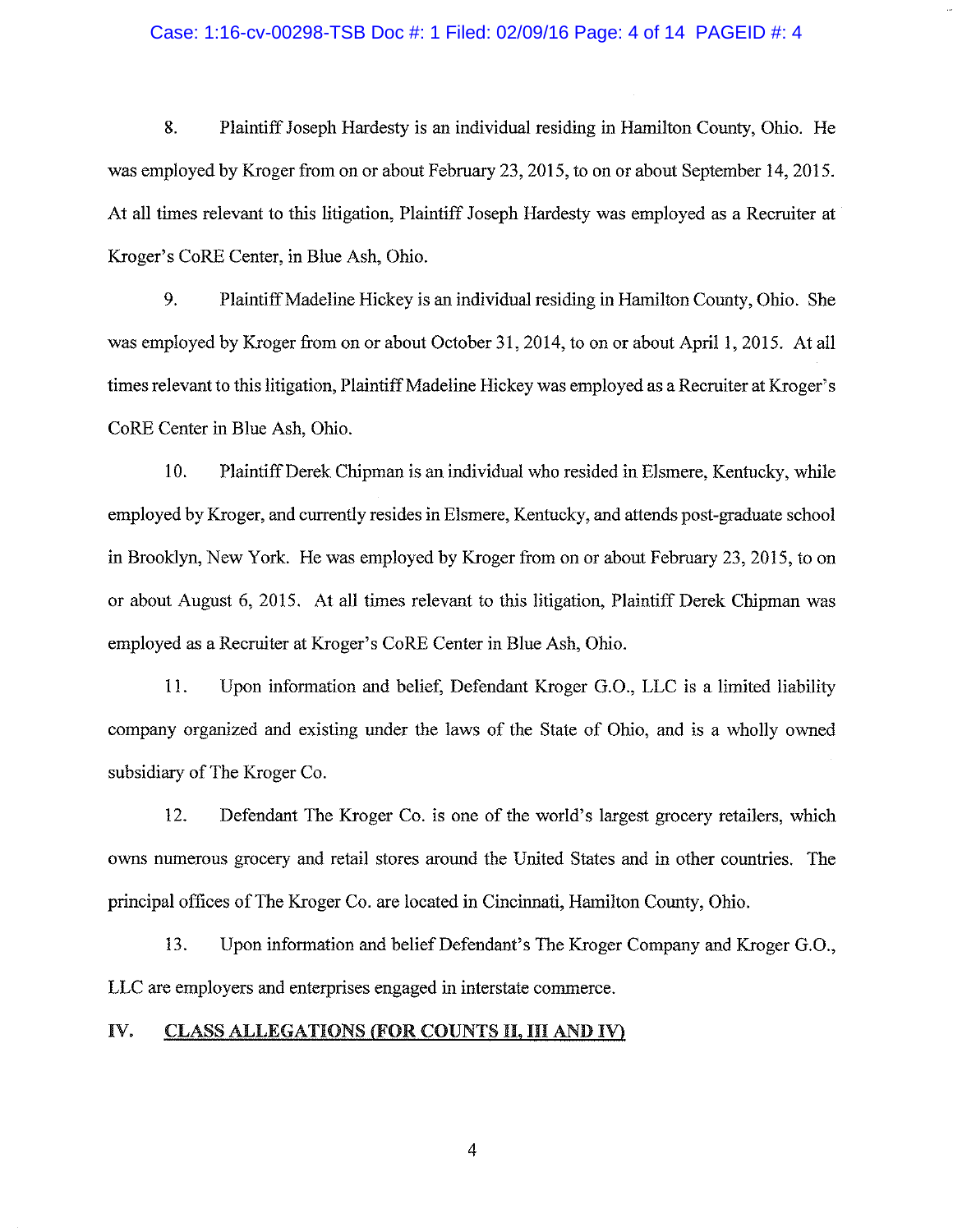#### Case: 1:16-cv-00298-TSB Doc #: 1 Filed: 02/09/16 Page: 5 of 14 PAGEID #: 5

14. The potential class is defined to include all current and former employees at Kroger's CoRE Center who held the position of Recruiter since the start of the CoRE Center's operations in Blue Ash, Ohio, in 2014, to the date of judgment in this matter.

15. Upon information and belief here are approximately 200 or more employees Kroger classifies as "Recruiters" at its CoRE Center in Blue Ash, Ohio.

16. The question of fact/law which is common to the class is whether Kroger has misclassified its Recruiters as exempt employees under the FLSA.

17. The claims of Joseph Hardesty, Derek Chipman, and Madeline Hickey are typical of the claims of the class members in that they have been employed as Recruiters at the Kroger CoRE Center and have been subjected to the same duties, job requests, policies, procedures, training and misclassification as other Kroger CoRE Center Recruiters.

18. Joseph Hardesty, Madeline Hickey, and Derek Chipman are adequate representatives of the class in that they suffer from the same misclassification and their interests are not inconsistent with interests of the other members of the proposed class. Further, they have retained competent counsel through whom they can vigorously prosecute the interests of the class.

19. The representatives' claims are typical of the class in that both the representatives and the individuals in the potential class have been misclassified as exempt under the FLSA.

#### V. **FACTUAL ALLEGATIONS**

20. Upon information and belief, Kroger's CoRE Center is a call center located in Blue Ash, Ohio, with over 300 employees. The CoRE Center makes outbound calls to and receives inbound calls from online applicants who have applied for employment at various Kroger-owned grocery and retail stores throughout the United States. Recruiters schedule such applicants for interviews at stores in which they applied.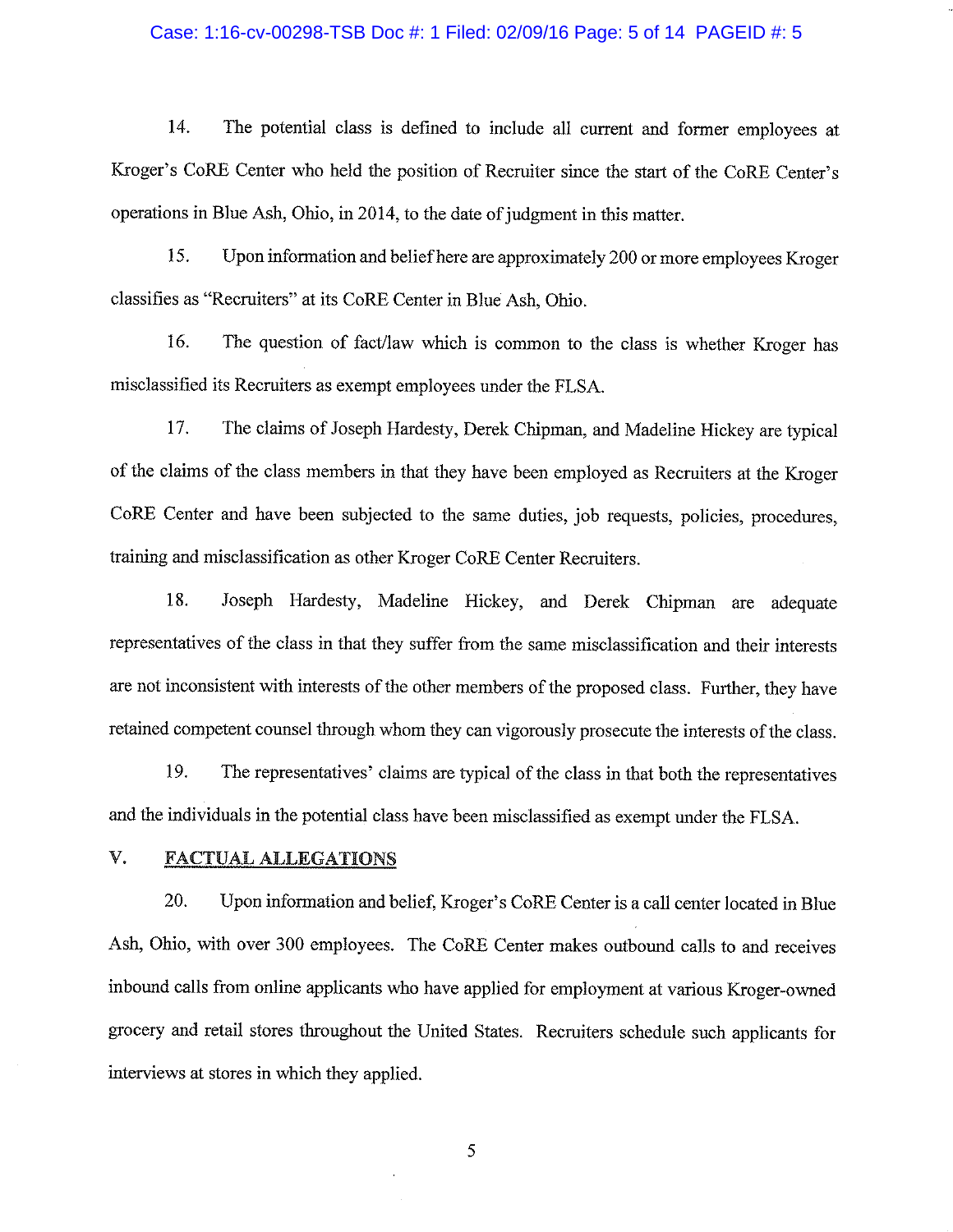21. Plaintiffs were employed by Kroger's CoRE Center as Recruiters.

22. As Recruiters, Plaintiffs' primary responsibilities included making telephone screening calls to individuals who had applied online to Kroger-owned stores throughout the United States.

23. The online applicants typically applied for entry-level positions at Kroger. including but not limited to clerking positions in various departments (produce, meat, seafood, floral, etc.), stockers, cashier, and bagger positions.

24. These screening calls were meant to obtain data regarding an applicants' minimum qualifications and fitness for employment for a position at one of Kroger's stores by asking each applicant the same three questions. If an applicant's responses met the qualifications for a position, a Recruiter was to schedule an in-store interview for the applicant at the Kroger store to which they applied.

25. At no time did Plaintiffs have the authority to make hiring or other personnel management decisions beyond scheduling an in-store interview.

26. In performing these telephone screening calls, Kroger directed Plaintiffs to ask online applicants three pre-established questions. These questions generally solicited the following information:

What interested you in working for Kroger? a.

What job related and/or academic achievement you are most proud of?, and  $\mathbf{b}$ .

c. How would you show friendly customer service at Kroger?

27. Plaintiffs were directed not to ask anything outside the scope of these three preestablished questions during the screening process.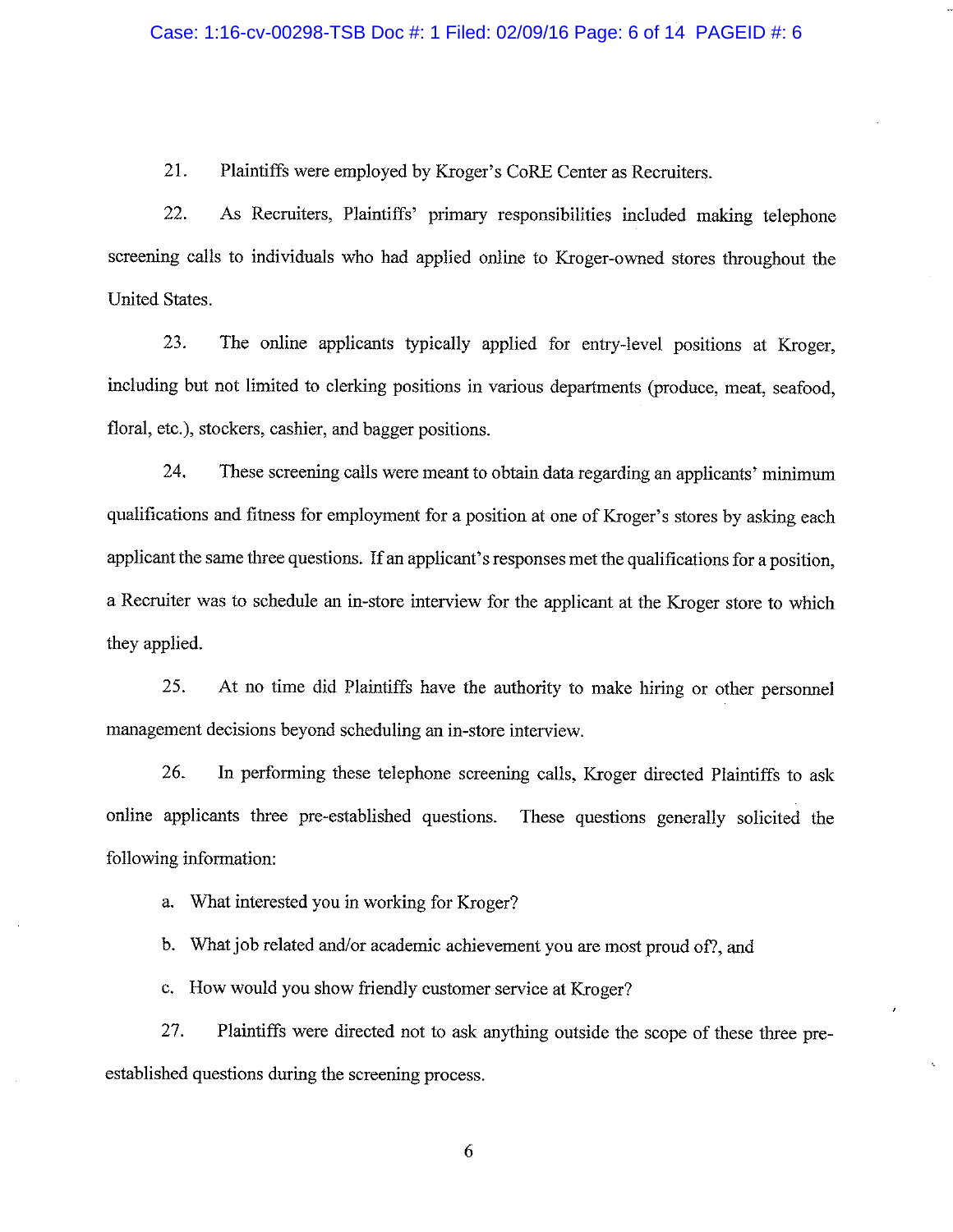### Case: 1:16-cv-00298-TSB Doc #: 1 Filed: 02/09/16 Page: 7 of 14 PAGEID #: 7

If an online applicant was able to minimally answer these three pre-established 28. questions, the Recruiter was directed to schedule the applicant for an in-store interview.

29. Applicants rarely provided responses which were not adequate enough to automatically trigger the scheduling of an interview.

On the occasions in which an applicant did fail to provide the minimal response 30. required, management at the CoRE Center would review the applicant's responses and ultimately determine if an interview should be scheduled.

A scheduled interview at a particular Kroger store in no way committed Kroger to 31. hiring a particular applicant.

32. Recruiters never made hiring decisions with respect to a job applicant.

33. Upon information and belief, the decision to hire or recommend hiring of applicants was made by a local store's management personnel.

34. Recruiters had no interaction with online job applicants prior to the telephone screening.

Following the telephone screening and scheduling of an in-store interview, 35. Recruiters had no further interaction with job applicants.

36. Since Kroger's CoRE Center began its operations in 2014, Kroger has treated the call center Recruiters as employees who were exempt from the requirements of the FLSA.

37. As a result of being classified as exempt employees, all Recruiters were permitted and/or required to work over 40 hours a week.

38. The Recruiters' supervisors were aware that Recruiters worked over 40 hours a week.

 $\overline{7}$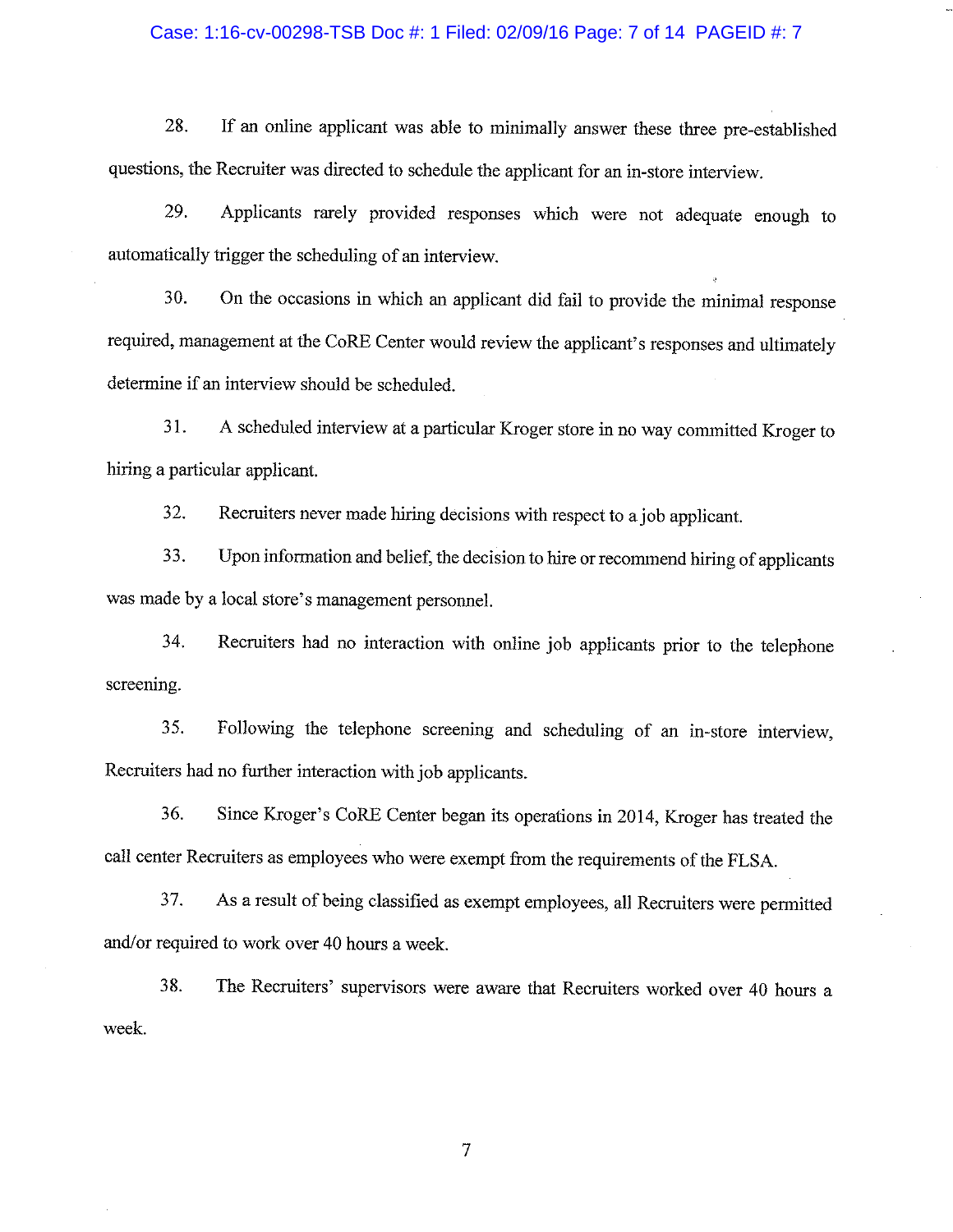### Case: 1:16-cv-00298-TSB Doc #: 1 Filed: 02/09/16 Page: 8 of 14 PAGEID #: 8

39. Kroger did not, and does not, pay additional hourly wages or overtime to its Recruiters and has not paid additional hourly wages or overtime to Plaintiffs.

40. Plaintiffs, as Recruiters, have consistently worked over 40 hours a week each week they were employed. In particular, Plaintiffs were consistently required to (a) enter the workplace thirty to sixty minutes prior to beginning their phone screening calls, (b) return from lunch approximately fifteen to thirty minutes prior to the end of their designated lunch break, and/or (c) remain thirty to sixty minutes after the end of their shift to finish making screening calls and/or to finish work related to screening calls made that day. This resulted in Recruiters working in excess of 45-50 hours per week.

41. Plaintiffs consistently have not been compensated for hours worked over 40 hours per week.

42. Kroger CoRE Center's Recruiters are similarly situated in that they are subject to the same Kroger policy which wrongfully designates the Recruiters as exempt from the FLSA, resulting in a failure to pay additional hourly wages and overtime for hours worked in excess of 40 hours per week.

43. All Kroger CoRE Center Recruiters perform essentially the same duties.

All Recruiters receive standardized training from Kroger regarding their job duties 44. at the CoRE Center.

45. All Recruiters use three pre-established questions, set by Kroger, in performing phone screening interviews at the CoRE Center.

46. All Recruiters exercise no discretion with respect to matters of significance, as the information Recruiters convey to applicants, the methods of interviewing applicants, the lists of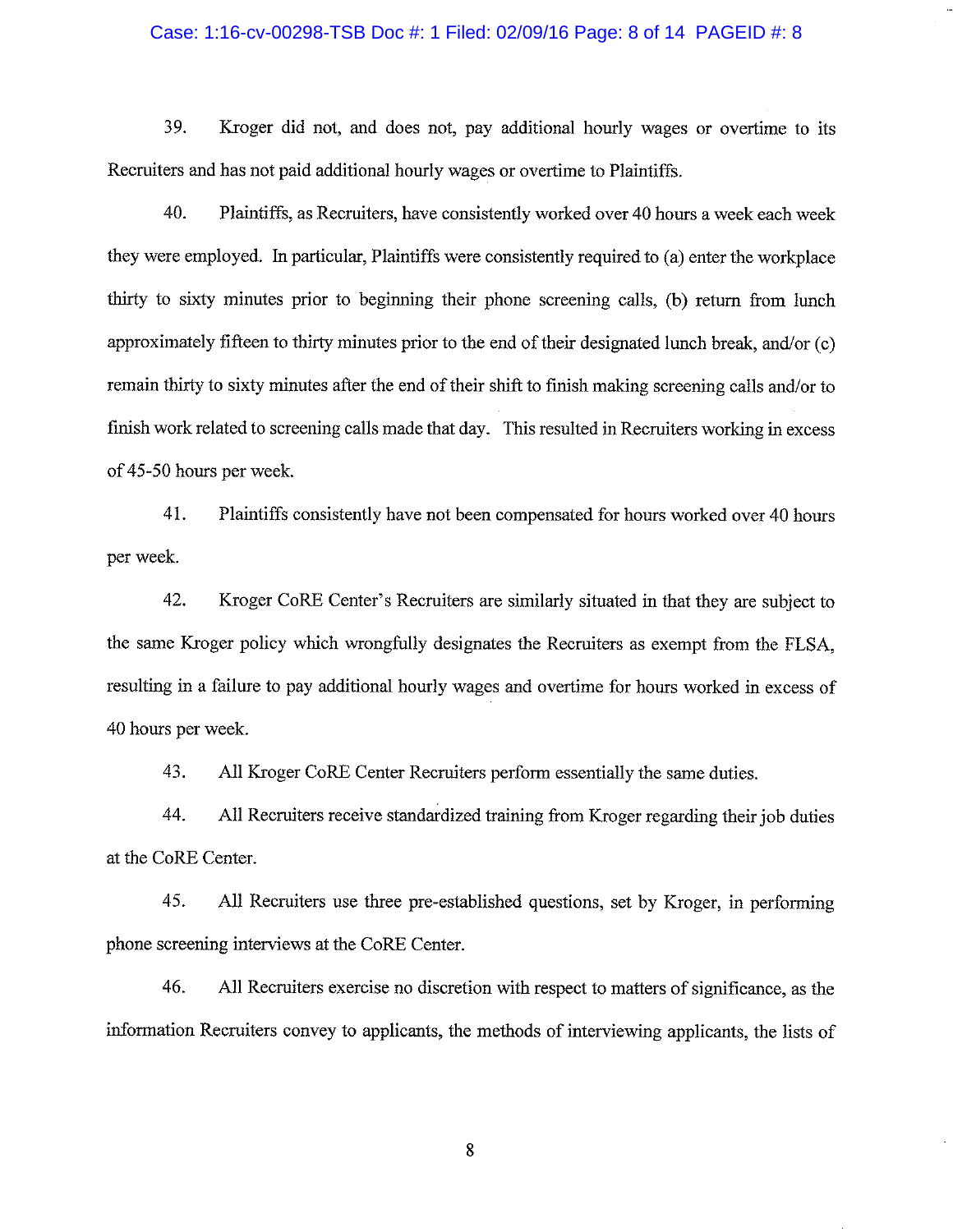#### Case: 1:16-cv-00298-TSB Doc #: 1 Filed: 02/09/16 Page: 9 of 14 PAGEID #: 9

applicants whom they are to call or receive calls from, and the number of interviews to schedule per day are determined by Kroger management.

47. All Recruiters follow the same process in scheduling interviews set by Kroger, and are thus fungible/interchangeable with the other Recruiters at the call center.

48. All Recruiters are assigned the list and number of online job applicants to call each day from Kroger.

49. Kroger has not acted in good faith in failing to pay overtime to its Kroger CORE Center Recruiters.

Because Kroger's violation of the FLSA in failing to pay overtime is willful, it is 50. liable for the overtime it has failed to pay during the past three years, pursuant to 29 U.S.C. § 255.

51. Kroger has misclassified and continues to misclassify the CoRE Center Recruiters as exempt under the FLSA and the OMFWSA.

## **COUNT I** (Fair Labor Standards Act)

52. The allegations of Paragraphs 1-51 are herein incorporated by reference.

53. Plaintiffs bring their FLSA claims individually and pursuant to 29 U.S.C. §216(b) as a representative action on behalf of the following opt-in class:

> All persons who were, or are, employed with Kroger as a Recruiter at the CoRE Center in Blue Ash, Ohio, at any time from three years prior to the filing of this Complaint to entry of judgment in this case.

54. Plaintiffs are similarly situated to all former and current Recruiters described in the above opt-in class.

55. Kroger has violated the Fair Labor Standards Act, and in particular 29 U.S.C. § 207 by misclassifying its Recruiters as exempt employees.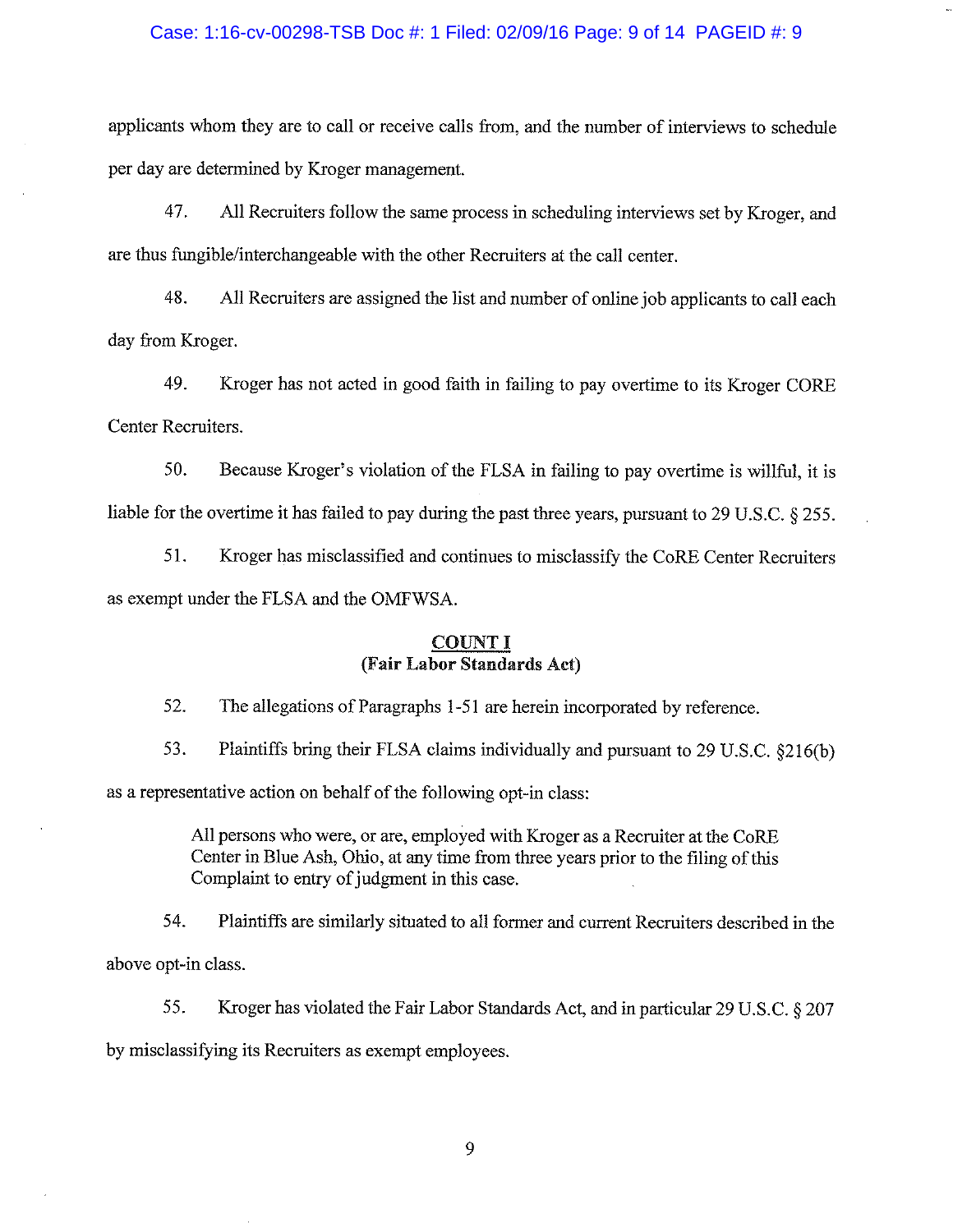56. As a result of Kroger's misclassification, Plaintiffs as individuals, Plaintiffs as representatives for the class, and the members of the class that Plaintiffs seek to represent (all Recruiters who have worked at Kroger's CoRE Center since its inception in 2014 through the date of judgment) have been deprived of wages and overtime for work they have performed in excess of a 40 hour work week.

57. Kroger's misclassification has been willful.

58. Kroger did not act in good faith in misclassifying its Recruiters as exempt.

## **COUNT II** (Ohio Wage Law)

As a further and separate cause of action, Plaintiffs state as follows:

59. The allegations of 1-58 are herein incorporated by reference.

60. Plaintiffs bring their claims under OMFWSA, O.R.C. § 4111.10 on behalf of all persons who worked for Kroger as Recruiters at its CoRE Center in Blue Ash, Ohio, at any time from three years prior to the filing of this Complaint to entry of judgment in this case.

61. Kroger has violated the OMFWSA, O.R.C. § 4111.01 et seq., by misclassifying their Recruiters as exempt employees.

62. As a result of Kroger's misclassification, Plaintiffs as individuals, Plaintiffs as representative for the class, and the members of the class that Plaintiffs seek to represent have been deprived of wages for work they have performed in excess of a 40 hour work week.

63. Kroger's misclassification has been willful.

64. Kroger did not act in good faith in misclassifying its Recruiters as exempt.

65. As a consequence of this misclassification, Plaintiffs seek to bring a Rule  $23(b)(3)$ Class action on the part of all persons who have worked and are working for Kroger as Recruiters at its CoRE Center in Blue Ash, Ohio.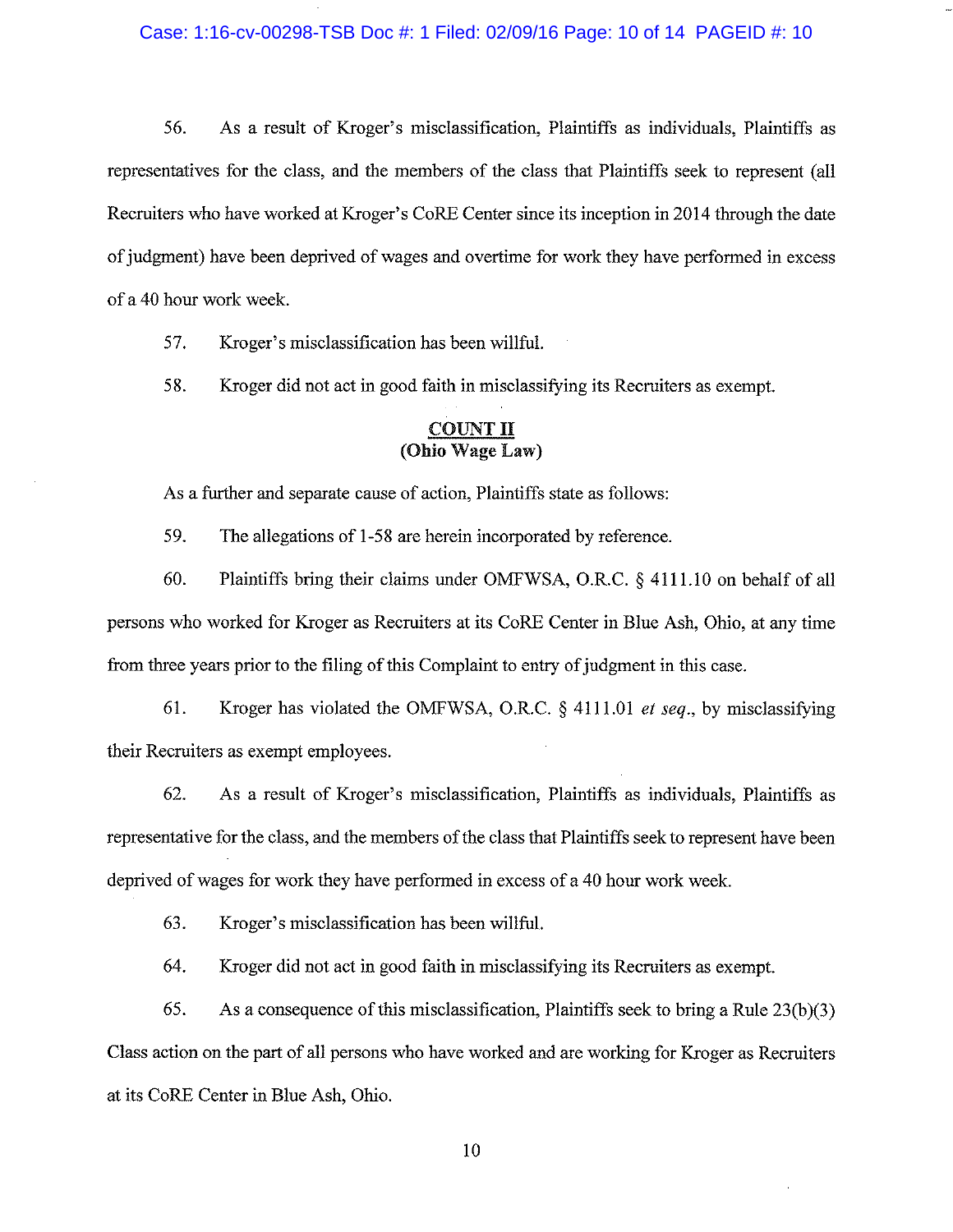### Case: 1:16-cv-00298-TSB Doc #: 1 Filed: 02/09/16 Page: 11 of 14 PAGEID #: 11

66. Plaintiffs can meet the numerosity, commonality, typicality, and adequate representation requirements for a Rule 23 class action as set forth in the Class Allegations in paragraphs 14 through 19 above.

67. A class action is superior to other available methods for the fair and efficient adjudication of this controversy. The expense of individual litigation may be prohibitive and render it impractical for class members to sue Kroger for wrongfully withheld hourly pay and overtime wages.

## **COUNT III** (Ohio Law, Unjust Enrichment)

As a further and separate cause of action, Plaintiffs state as follows:

68. The allegations of Paragraphs 1-67 are herein incorporated by reference.

69. Plaintiffs and the similarly-situated Kroger CoRE Center Recruiters, conferred a benefit upon Kroger when they worked hours and provided services to the Defendant and performed such other acts and conduct for Kroger's benefit.

70. The benefits were conferred by Plaintiffs and those similarly-situated, without receiving just compensation from Kroger for the services rendered.

71. Kroger thereby has been unjustly enriched by the benefits conferred by Plaintiffs and those similarly-situated.

72. Plaintiffs, and those similarly-situated, are entitled to just compensation for the reasonable value of services rendered to Defendant.

73. As a consequence of this misclassification, Plaintiffs seek to bring a Rule 23(b)(3) Class action on the part of all persons who have worked and are working for Kroger as Recruiters at its CoRE Center in Blue Ash, Ohio.

74. Kroger CoRE Center Recruiters working in the State of Ohio.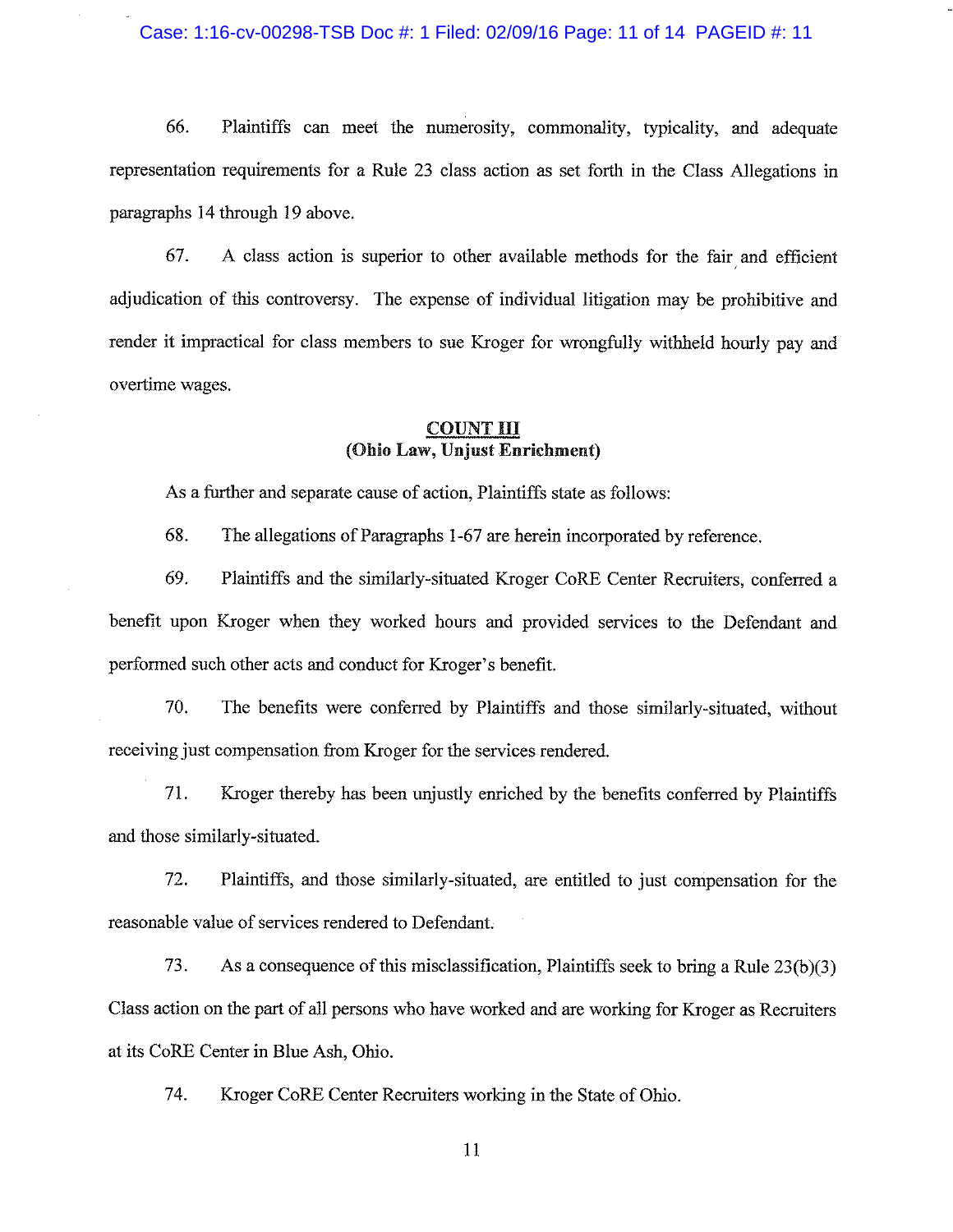### Case: 1:16-cv-00298-TSB Doc #: 1 Filed: 02/09/16 Page: 12 of 14 PAGEID #: 12

75. Plaintiffs can meet the numerosity, commonality, typicality, and adequate representation requirements for a Rule 23 class action as set forth in the Class Allegations in paragraphs 14 through 19 above.

76. A class action is superior to other available methods for the fair and efficient adjudication of this controversy. The expense of individual litigation may be prohibitive and render it impractical for class members to sue Kroger for wrongfully withheld hourly pay and overtime wages.

## **COUNT IV** (Failure to Pay Wages in Violation of Ohio law)

As a further and separate cause of action, Plaintiffs state as follows:

77. The allegations of Paragraphs 1-76 are herein incorporated by reference.

78. Plaintiffs bring their claims under O.R.C.  $\frac{1}{2}$  4113.15 on behalf of all persons who worked for Kroger as Recruiters at its CoRE Center in Blue Ash, Ohio, prior to the filing of this Complaint to entry of judgment in this case.

79. Defendants violated O.R.C.  $\S$  4113.15 by failing to pay Plaintiffs and those similarly situated all wages owed to them within thirty days of the regularly scheduled payday for each pay period in which Plaintiffs and those similarly situated worked.

80. As a result of Kroger's failure to pay such wages, Plaintiffs as individuals, Plaintiffs as representative for the class, and the members of the class that Plaintiffs seek to represent are entitled to such wages and an additional amount as liquidated damages.

81. As a consequence of this misclassification, Plaintiffs seek to bring a Rule 23(b)(3) Class action on the part of all persons who have worked and are working for Kroger as Recruiters at its CoRE Center in Blue Ash, Ohio.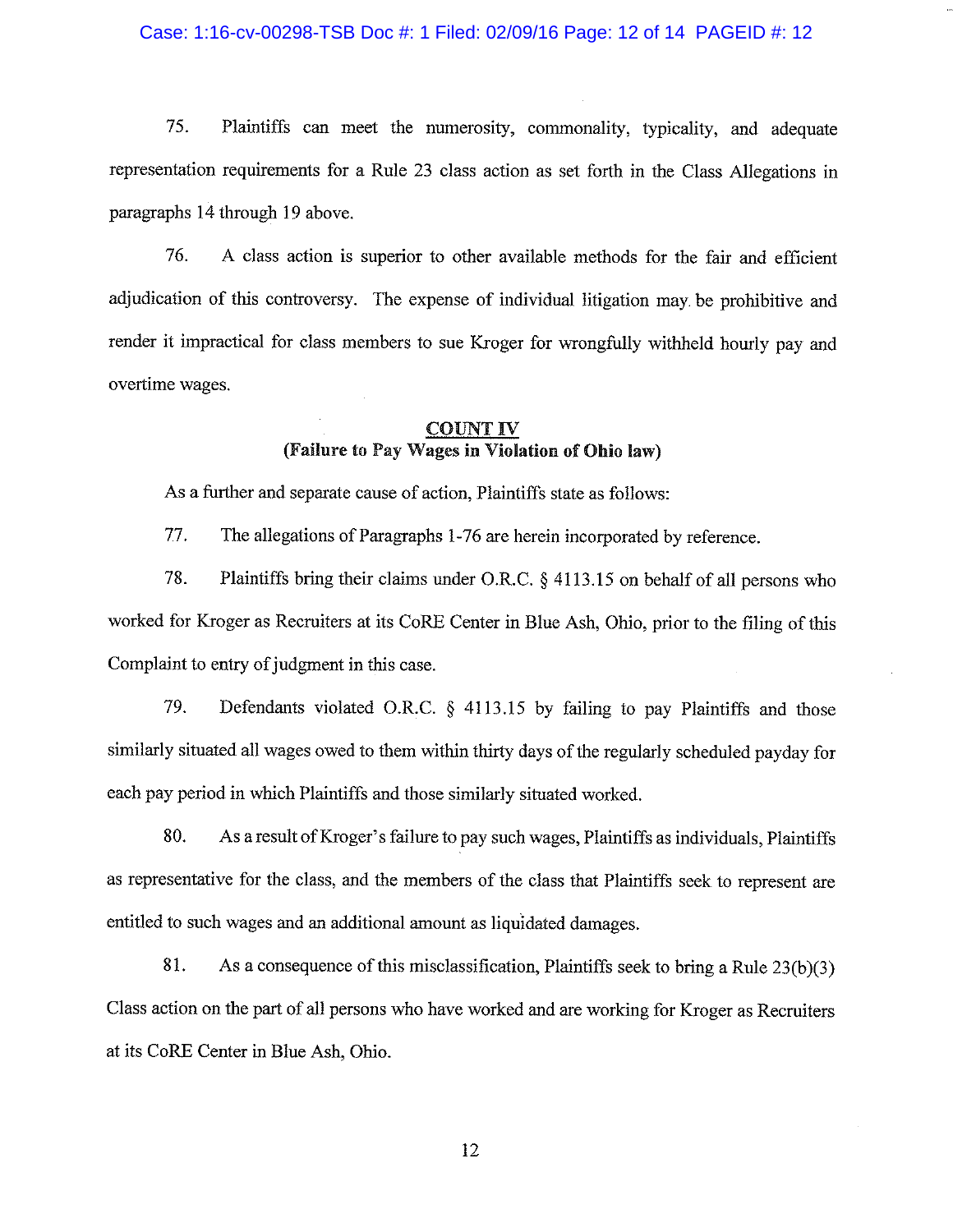#### Case: 1:16-cv-00298-TSB Doc #: 1 Filed: 02/09/16 Page: 13 of 14 PAGEID #: 13

82. Plaintiffs can meet the numerosity, commonality, typicality, and adequate representation requirements for a Rule 23 class action as set forth in the Class Allegations in paragraphs 14 through 19 above.

83. A class action is superior to other available methods for the fair and efficient adjudication of this controversy. The expense of individual litigation may be prohibitive and render it impractical for class members to sue Kroger for wrongfully withheld hourly pay and overtime wages.

WHEREFORE, the named Plaintiffs, individually and on behalf of those similarly-situated persons request the following relief:

- A. An Order permitting this litigation to proceed as a FLSA collective action and an Ohio class action with Plaintiffs designated as Class Representatives.
- B. Prompt notice, to all collective action class members regarding their right to "opt-in" to this litigation.
- C. Payment of unpaid hourly pay and overtime wages pursuant to O.R.C.  $\S$  4111.01 et seq., and the Fair Labor Standards Act, 29 U.S.C. § 201, et seq.
- D. Payment of all unpaid wages pursuant to O.R.C.  $\S$  4113.15.
- E. A declaratory judgment finding that: i) Kroger has misclassified its Recruiters at the CoRE Center as exempt, ii) Defendant Kroger was obligated to pay Plaintiffs and similarly situated employees overtime compensation for all hours worked in excess of forty hours per week; iii) Defendant Kroger's failure to pay Plaintiffs and similarly situated employees overtime compensation constitutes a violation of the FLSA and OMFWSA; iv) Defendant Kroger's misclassification of Plaintiffs and similarly situated employees as exempt from the FLSA and OMFWSA was improper, willful, and not in good faith; and v) Plaintiffs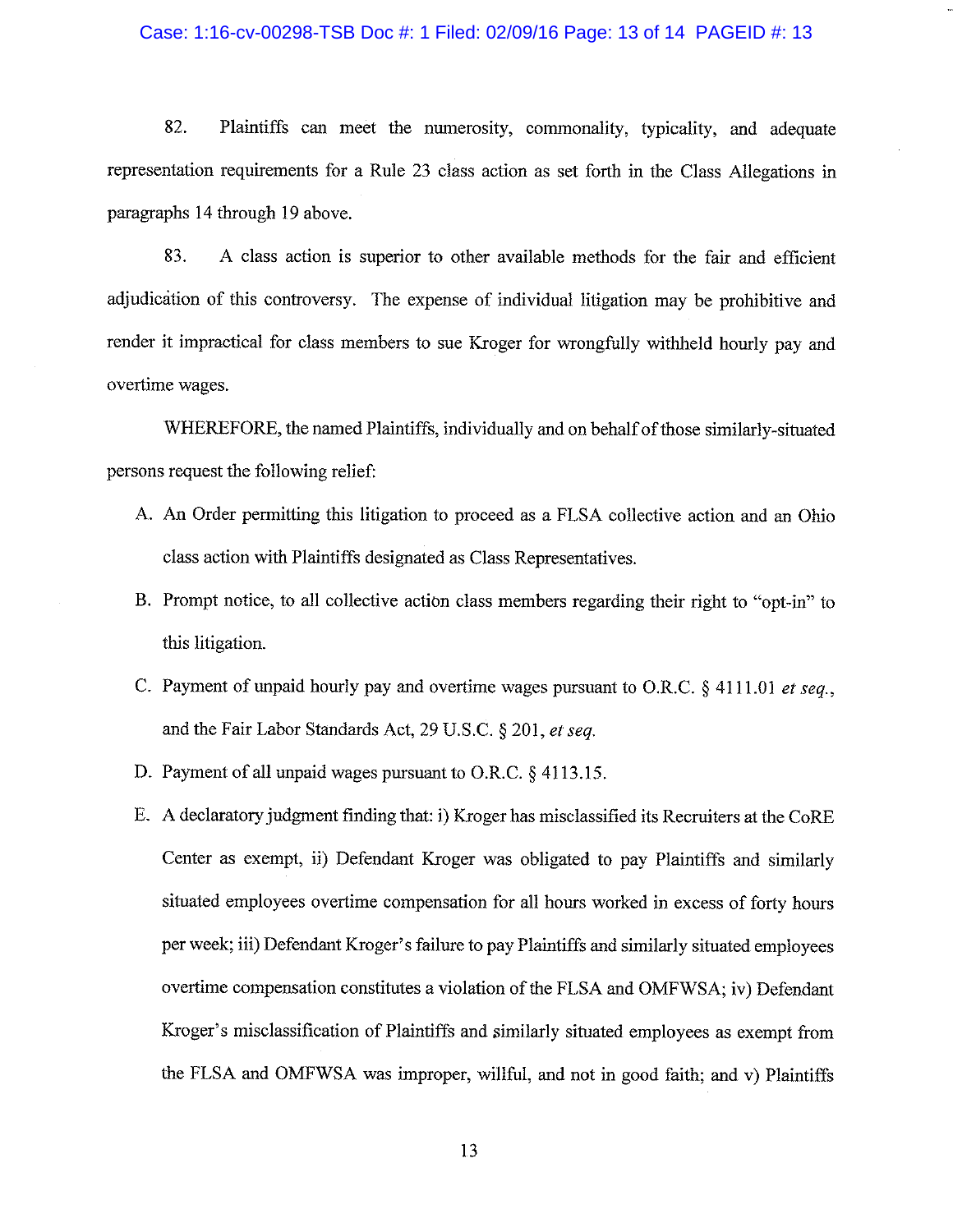and those similarly-situated are entitled to proper compensation, liquidated damages and reasonable attorneys' fees pursuant to the FLSA and OMFWSA.

- F. Liquidated damages.
- G. Pre-judgment and post-judgment interest
- H. Attorneys' fees and costs.
- I. Such other injunctive and equitable relief as this Court may deem just and proper.

Respectfully submitted, Peter A. Saba (0055535) Joshua M. Smith (0092360)

Sharon J. Sobers (0030428) STAGNARO, SABA & PATTERSON CO., L.P.A. 2623 Erie Avenue Cincinnati, Ohio 45208  $(513) 533 - 2701$  $(513) 533-2711$  (fax) pas@sspfirm.com **Attorneys for Plaintiffs** 

## **DEMAND FOR TRIAL BY JURY**

Plaintiffs demand a jury on all issues triable to a jury.

Respectfully submitted. Peter A. Saba (0055535.)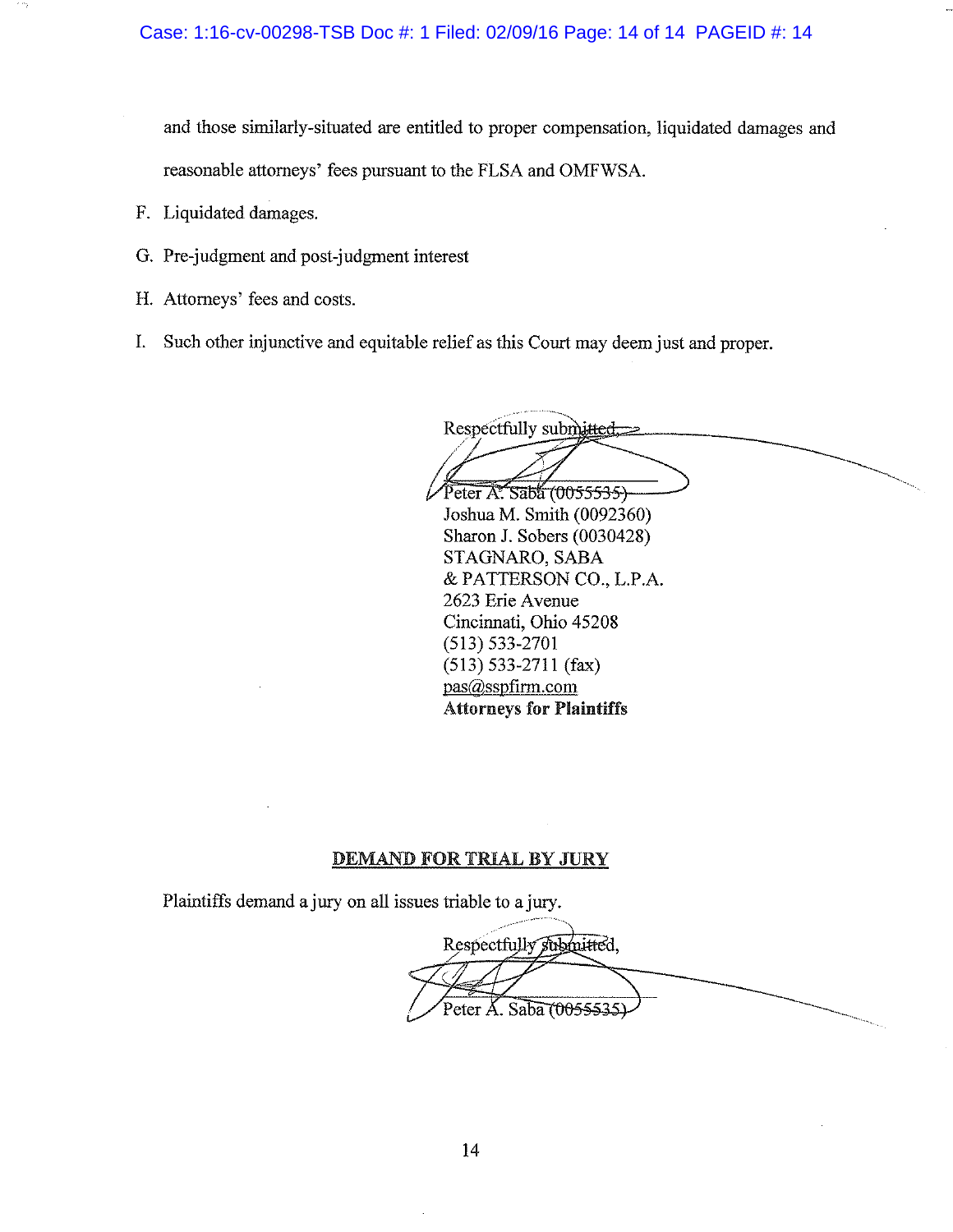## **UNITED STATES DISTRICT COURT SOUTHERN DISTRICT OF OHIO WESTERN DIVISION**

| <b>JOSEPH HARDESTY, et al.</b>    |             | Case No.                              |
|-----------------------------------|-------------|---------------------------------------|
| Individually and on behalf of All | ٠           |                                       |
| <b>Others Similarly Situated</b>  |             | Judge                                 |
|                                   |             |                                       |
|                                   | Plaintiffs, |                                       |
|                                   |             | <b>CONSENT TO BECOME A PARTY</b>      |
| v.                                |             | <b>PURSUANT TO 29 U.S.C. § 216(b)</b> |
|                                   |             |                                       |
| THE KROGER CO., et al.            |             |                                       |
|                                   |             |                                       |
|                                   | Defendants. |                                       |
|                                   |             |                                       |

I, Joseph Hardesty, a former employee of The Kroger Co., hereby consent to serve as a party-plaintiff and class representative in the above-captioned litigation.

Signature: Date:

| Name                          |
|-------------------------------|
| ndersondats                   |
| <b>Street Address</b>         |
| $dh'_{12}$<br>15255<br>incinn |
| City, State, Zip Code         |
| $22 - 3137$<br>$513 -$        |
| Telephone                     |
| noideaty jasoph o amail, com  |
| E-Mail Addı                   |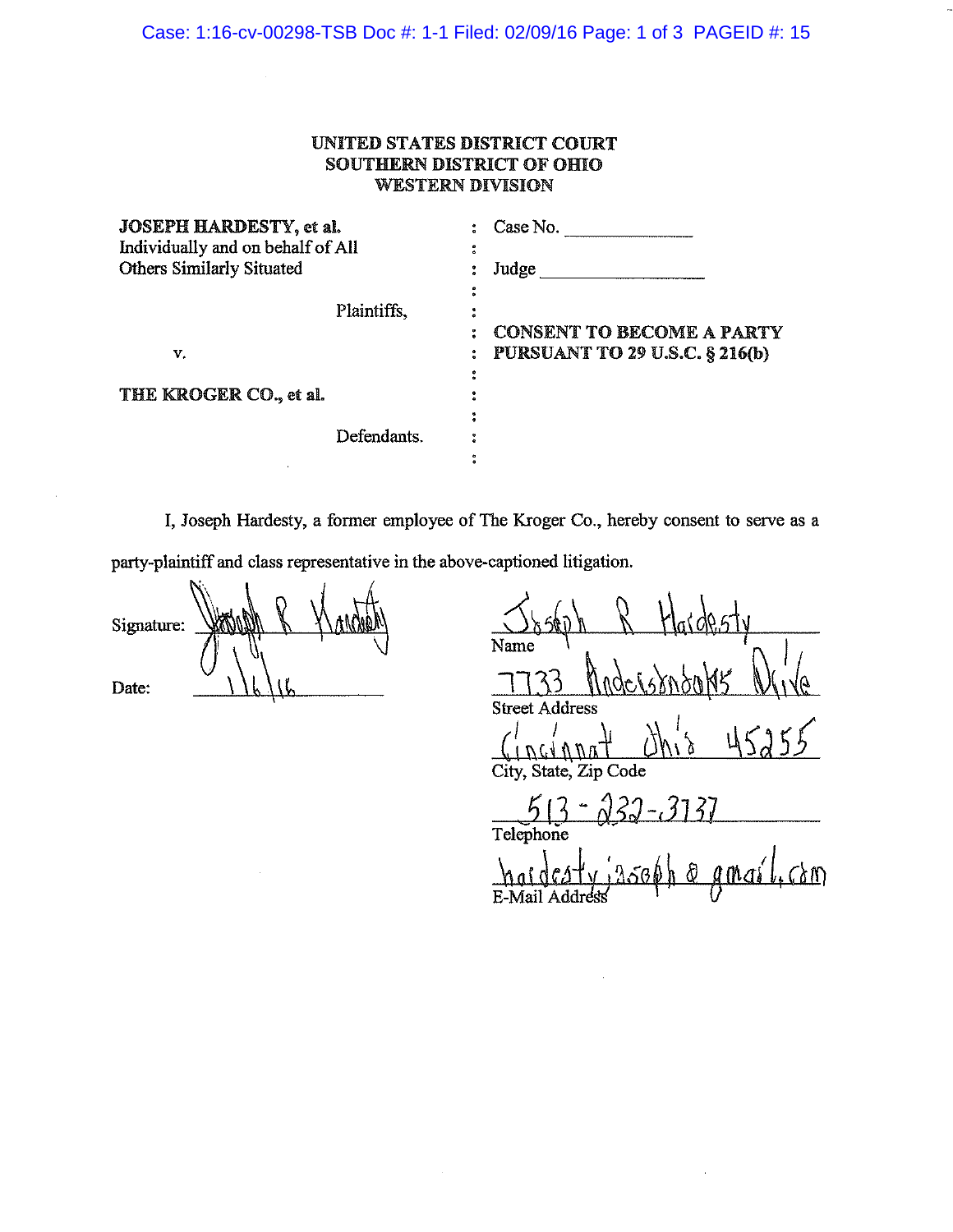Case: 1:16-cv-00298-TSB Doc #: 1-1 Filed: 02/09/16 Page: 2 of 3 PAGEID #: 16

## **UNITED STATES DISTRICT COURT SOUTHERN DISTRICT OF OHIO WESTERN DIVISION**

| <b>JOSEPH HARDESTY, et al.</b><br>Individually and on behalf of All |             | Case No.                              |  |  |
|---------------------------------------------------------------------|-------------|---------------------------------------|--|--|
|                                                                     |             |                                       |  |  |
| <b>Others Similarly Situated</b>                                    |             | Judge                                 |  |  |
|                                                                     |             |                                       |  |  |
|                                                                     | Plaintiffs, |                                       |  |  |
|                                                                     |             | <b>CONSENT TO BECOME A PARTY</b>      |  |  |
| v.                                                                  |             | <b>PURSUANT TO 29 U.S.C. § 216(b)</b> |  |  |
|                                                                     |             |                                       |  |  |
| THE KROGER CO., et al.                                              |             |                                       |  |  |
|                                                                     |             |                                       |  |  |
|                                                                     | Defendants. |                                       |  |  |
|                                                                     |             |                                       |  |  |

I, Derek Chipman, a former employee of The Kroger Co., hereby consent to serve as a party-plaintiff and class representative in the above-captioned litigation.

Signature:  $\frac{1-6-2016}{1-6-2016}$ 

 $\frac{DCEK}{Name}$  Chifmon<br> $\frac{1002}{WerW}$ <br>Street Address

 $55$ <br>City, State, Zip Code

 $\frac{404 - 384 - 1536}{\text{Telephone}}$ 

Jerek Chipan @ Garllarel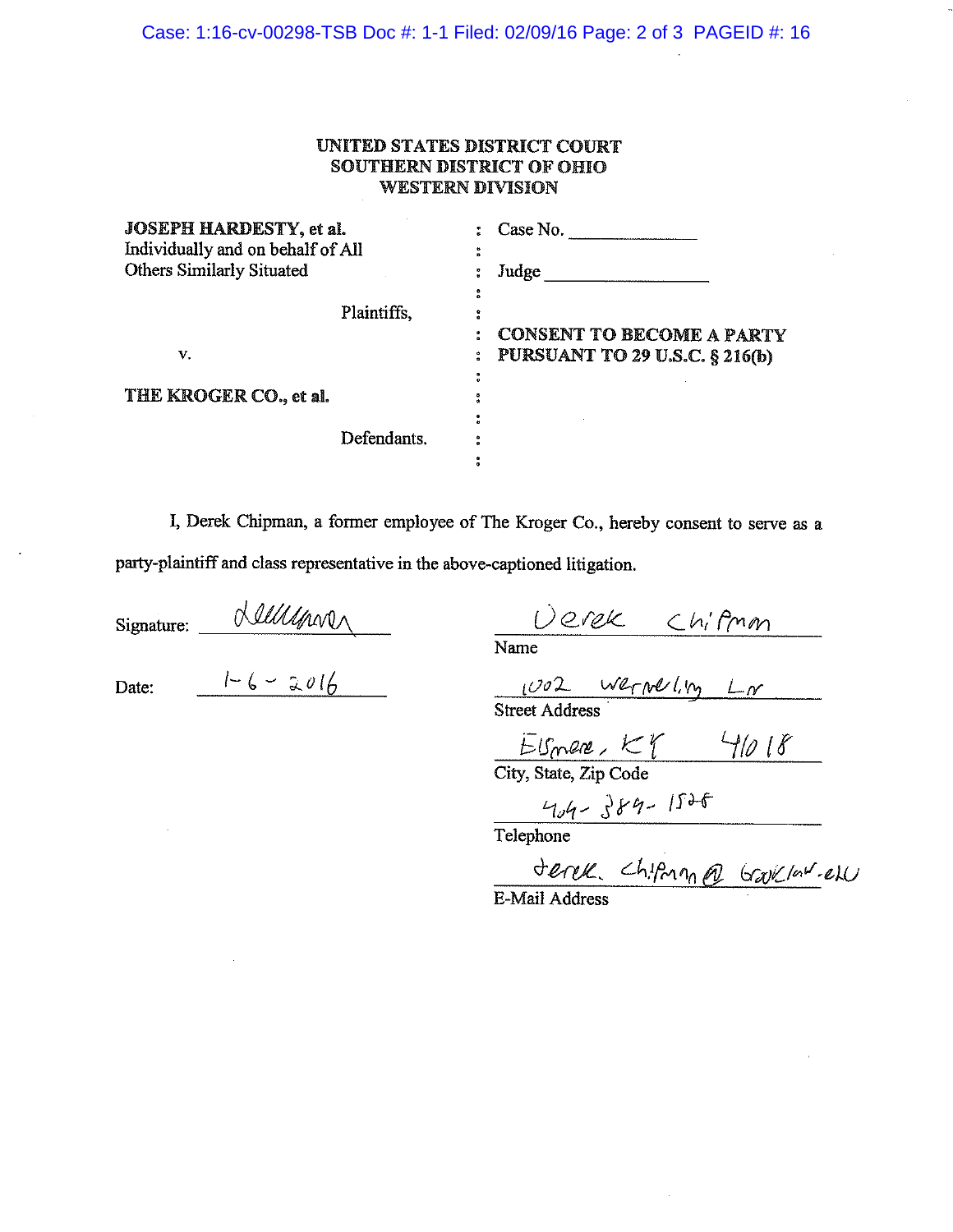## **UNITED STATES DISTRICT COURT SOUTHERN DISTRICT OF OHIO WESTERN DIVISION**

| JOSEPH HARDESTY, et al.           |             | Case No.                              |  |  |
|-----------------------------------|-------------|---------------------------------------|--|--|
| Individually and on behalf of All |             | 6                                     |  |  |
| <b>Others Similarly Situated</b>  |             | Judge                                 |  |  |
|                                   | Plaintiffs. |                                       |  |  |
|                                   |             | <b>CONSENT TO BECOME A PARTY</b>      |  |  |
| v.                                |             | <b>PURSUANT TO 29 U.S.C. § 216(b)</b> |  |  |
|                                   |             |                                       |  |  |
| THE KROGER CO., et al.            |             |                                       |  |  |
|                                   |             | ٥.                                    |  |  |
|                                   | Defendants. |                                       |  |  |
|                                   |             |                                       |  |  |

I, Madeline Hickey, a former employee of The Kroger Co., hereby consent to serve as a party-plaintiff and class representative in the above-captioned litigation.

| Signature: | أمثلا | À |  |
|------------|-------|---|--|
|            |       |   |  |
| Date:      |       |   |  |

Madeline Hickey<br>Name<br>1711 Mills Ave

 $0$  mannahp  $H$  45212

 $937 - 296 - 6704$ 

Madeline. hickey (a gmail com